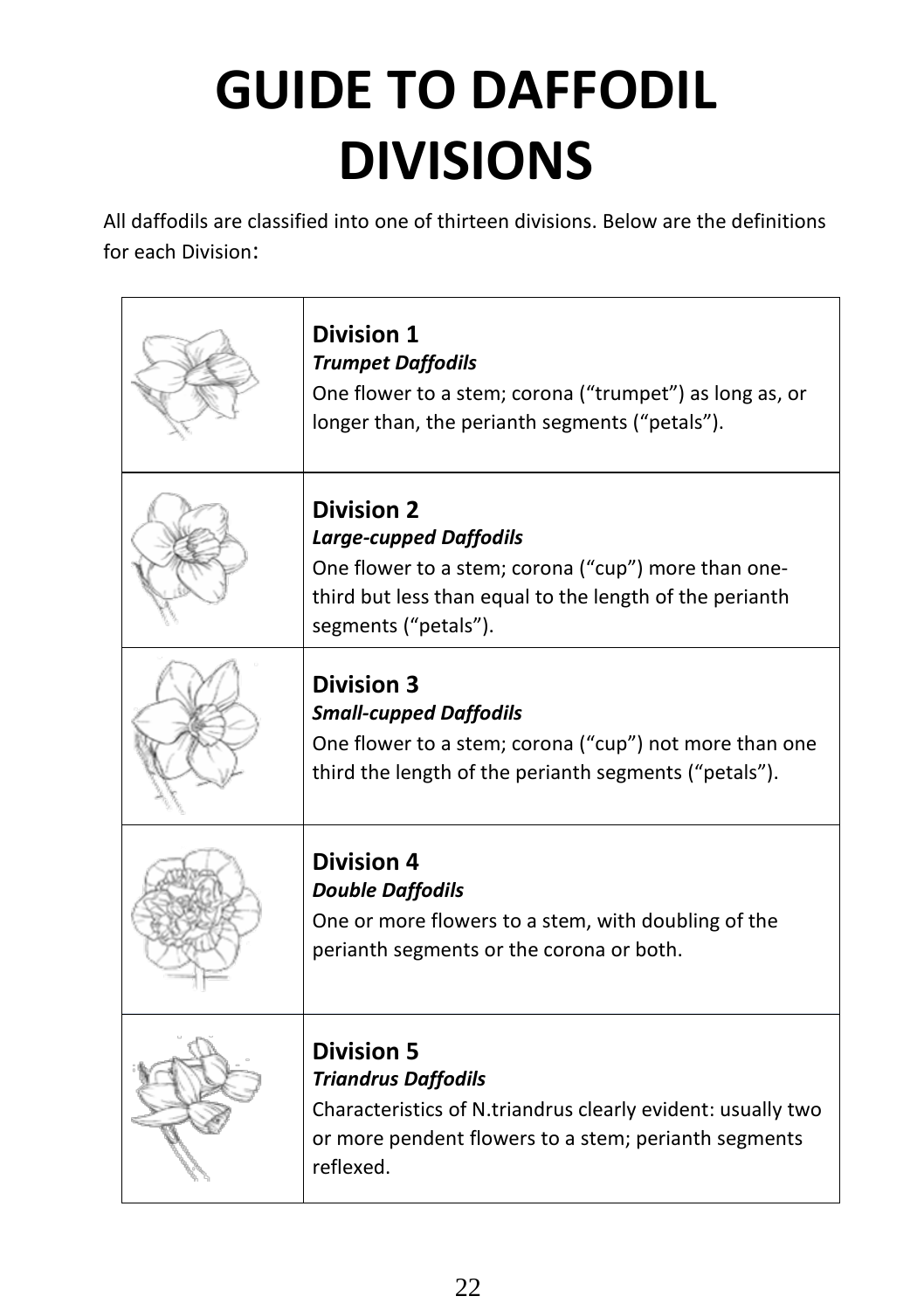| <b>Division 7</b><br>Jonquilla Daffodils<br>Characteristics of Sections Jonquilla or Apodanthi clearly<br>evident: one to five (rarely eight) flowers to a stem;<br>perianth segments spreading or reflexed corona cup<br>shaped, funnel shaped or flared, usually wider than long;<br>flowers usually fragrant.<br><b>Division 8</b><br><b>Tazetta Daffodils</b><br>Characteristics of the Section Tazettae clearly evident<br>usually three to twenty flowers to a stout stem; perianth<br>segments spreading, not reflexed; flowers usually<br>fragrant.<br><b>Division 9</b><br><b>Poeticus Daffodil Cultivars</b><br>Characteristics of the N. poeticus and related species | <b>Division 6</b><br><b>Cyclamineus Daffodils</b><br>Characteristics of N. cyclamineus clearly evident: one<br>flower to a stem; perianth segments significantly<br>reflexed; flower at an acute angle to the stem, with very<br>short pedicel ("neck"). |
|----------------------------------------------------------------------------------------------------------------------------------------------------------------------------------------------------------------------------------------------------------------------------------------------------------------------------------------------------------------------------------------------------------------------------------------------------------------------------------------------------------------------------------------------------------------------------------------------------------------------------------------------------------------------------------|----------------------------------------------------------------------------------------------------------------------------------------------------------------------------------------------------------------------------------------------------------|
|                                                                                                                                                                                                                                                                                                                                                                                                                                                                                                                                                                                                                                                                                  |                                                                                                                                                                                                                                                          |
|                                                                                                                                                                                                                                                                                                                                                                                                                                                                                                                                                                                                                                                                                  |                                                                                                                                                                                                                                                          |
| very short or disc-shaped, not more than one fifth the<br>length of the perianth segments, corona usually with a<br>green and/or yellow centre and red rim, but sometimes<br>wholly or partly of other colours; anthers usually set at<br>two distinct levels; flowers fragrant.                                                                                                                                                                                                                                                                                                                                                                                                 | clearly evident, perianth segments pure white, corona                                                                                                                                                                                                    |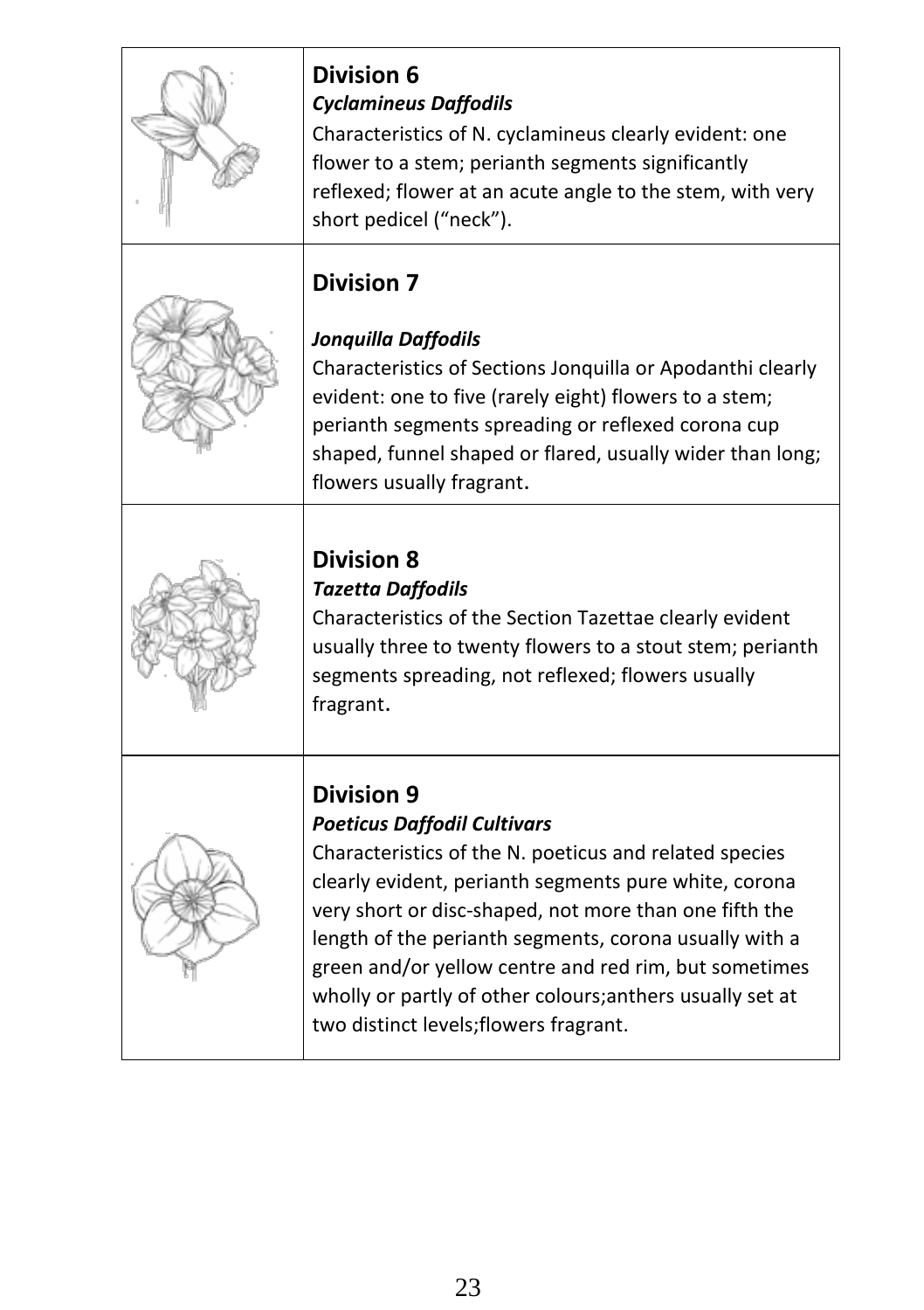| <b>Division 10</b><br><b>Bulbocodium Hybrids</b><br>Characteristics of Section Bulbocodium clearly evident;<br>usually one flower to a stem; perianth segments<br>insignificant compared with the dominant corona;<br>anthers dorsifixed (ie attached and more or less centrally<br>to the filament); filament and style usually curved. |
|------------------------------------------------------------------------------------------------------------------------------------------------------------------------------------------------------------------------------------------------------------------------------------------------------------------------------------------|
| <b>Division 11a</b><br><b>Split-Cupped Collar Daffodils</b><br>Split-corona daffodils with the corona segments opposite<br>the perianth segments; the corona segments usually in<br>two whorls of three                                                                                                                                  |
| <b>Division 11b</b><br><b>Split-Cupped Papillon Daffodils</b><br>Split-corona daffodils with the corona segments alternate<br>to the perianth segments; the corona segments usually in<br>a single whorl of six.                                                                                                                         |
| <b>Division 12</b><br><b>Other Daffodil Cultivars</b><br>Consists of daffodils not falling into any of the previous<br>categories. Many are inter-division hybrids.                                                                                                                                                                      |
| <b>Division 13</b><br>Daffodils distinguished Solely by botanical name<br>Consists of the Species, Wild Variants, and Wild Hyrids<br>found in natural daffodils.                                                                                                                                                                         |
| <b>Miniature Daffodil</b><br>Miniatures have the same descriptive divisions as<br>standards, only with smaller blooms, less than 2 inches<br>(50mm) in diameter.                                                                                                                                                                         |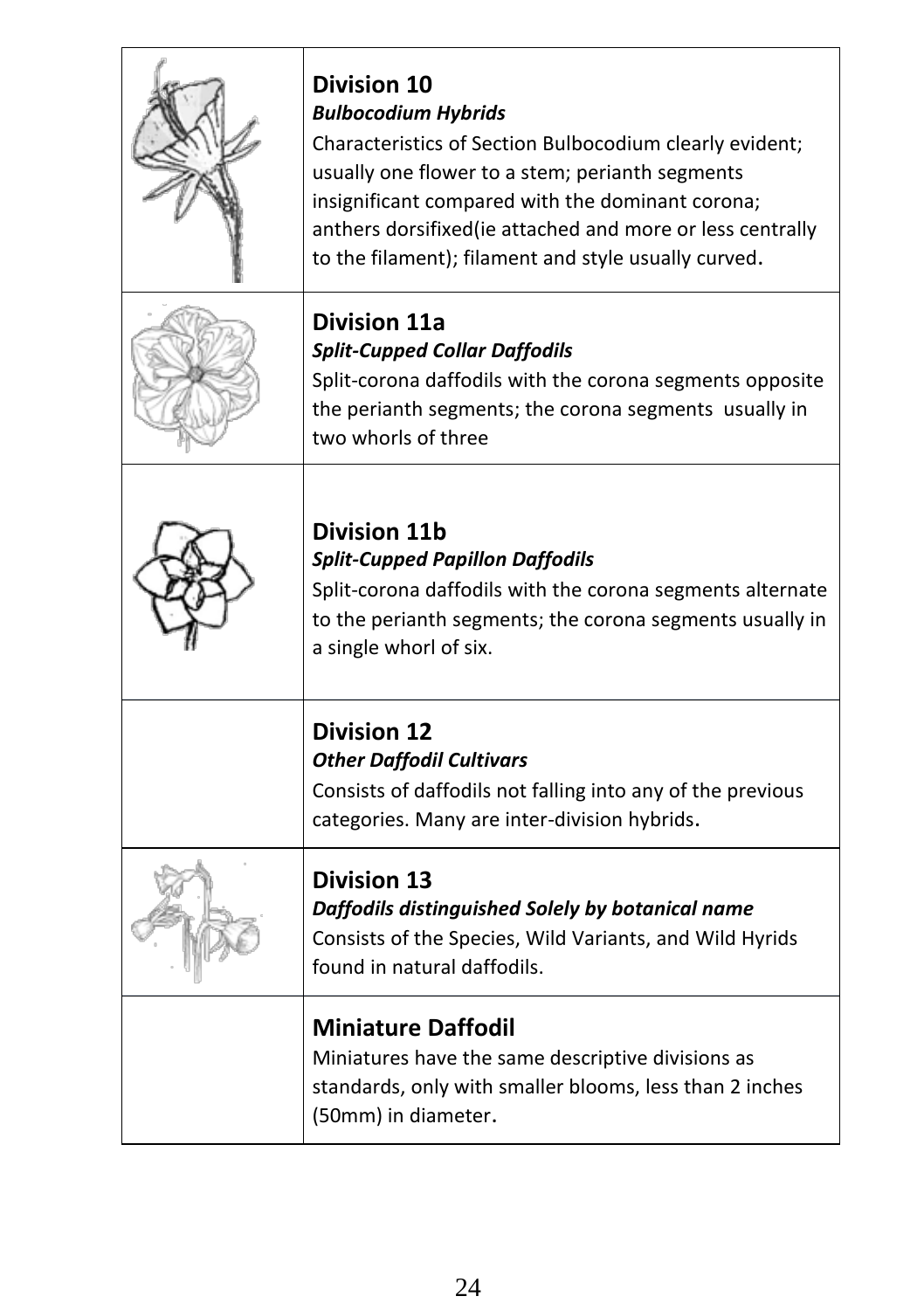## **SPRING SHOW SATURDAY 2 nd April 2022**

#### **CUPS AND AWARDS**

- **The Daffodil Society Bronze Medal and Certificate –** for the best bloom in the Daffodil classes
- **The Daffodil Cup-**for the most points in Classes 1 to 9
- **The Dave Vivash Memorial Trophy** winner of Class 1 **NEW**
- **The Lea Cup-**for the most points in Classes 10 to 27
- **The Fisk Cup-**for the best exhibit in the Daffodil classes
- **The Jeeves Cup-**for the most points in the Vegetable Classes 60 to 68
- **The Evelyn Drew Floral Art Cup-**for the best exhibit in the Flower Arranging Section
- **The Dawson Cup-**for the winner of Class 96
- **The Kieron James Toys Shield** –for the most points in the 10 years and under classes in the Junior Section
- **The Junior Shield** –for the most points in the 11 to 15 years
- **The Lindfield Horticultural Society Junior Cup-**for the best exhibit from a junior not having otherwise won an award at this or a previous show (latter at committee's discretion)
- **The George Murrell Photographic Cup, the Lady Wilkinson Silver Tray, the Morecombe White Cup, the Procter Cup, the Shepherd Cup, the Ron Pickett Trophy, the LHS Junior Perpetual Shield and the Shepherd Perpetual Shield** are presented at the Autumn Show to exhibitors gaining most points over the three Shows for Photography, Cookery, Handicraft, Pot Plants, Vegetables, Basket or Trug and Junior Classes respectively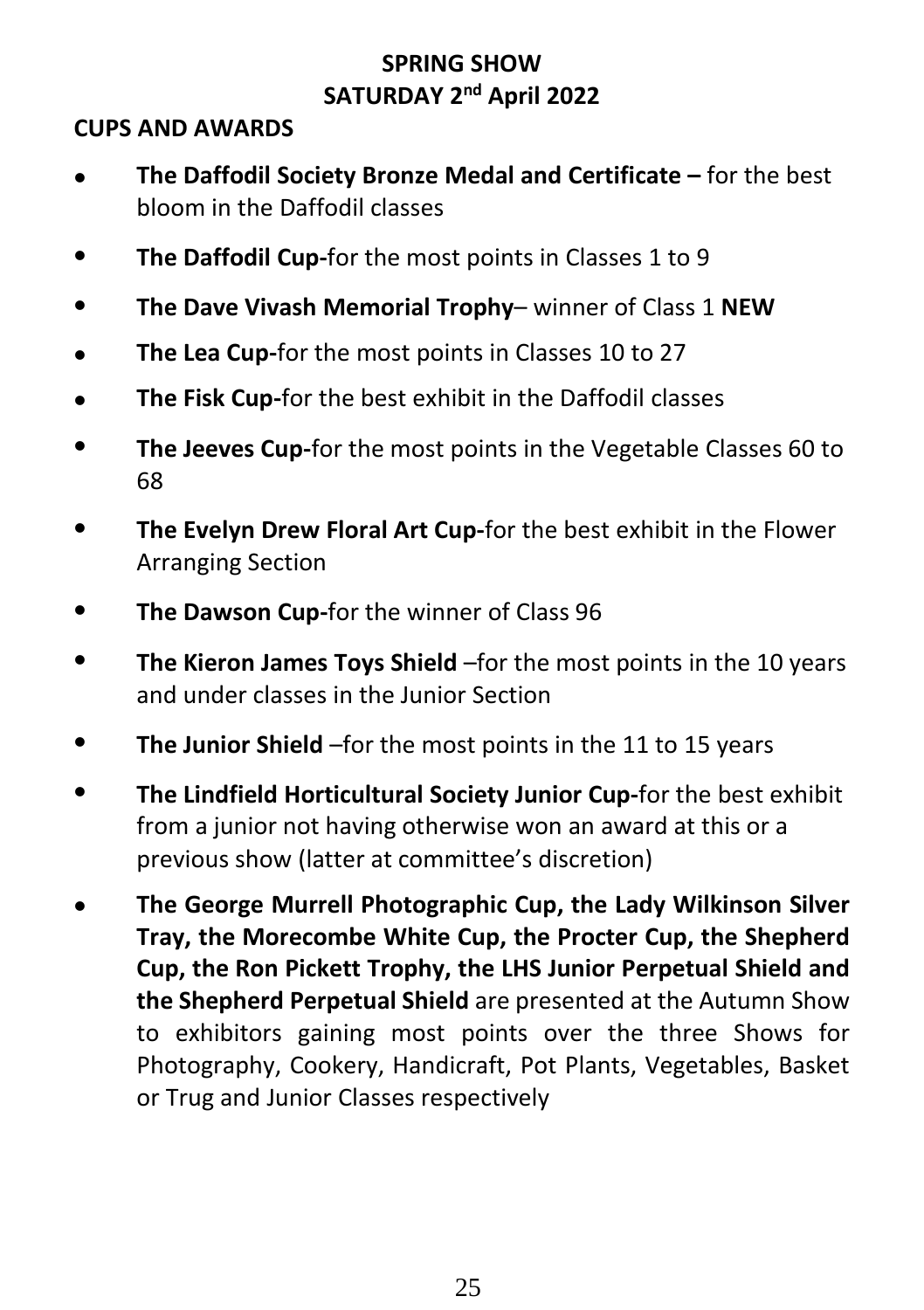# **DAFFODILS**

## **"Bloom" is used throughout the DAFFODIL classes to describe both single and multi-headed flowers**

## **RESTRICTED CLASSES 1-9 ARE FOR EXHIBITIORS NOT HAVING PREVIOUSLY WON A FIRST PRIZE IN ANY L.H.S. DAFFODIL CLASS**

- 1. Five blooms, from any Division or Divisions, in one vase
- 2. Three blooms, from any Division or Divisions, in one vase
- 3. One bloom, Division 1
- 4. One bloom, Division 2
- 5. One bloom, Division 3
- 6. One bloom, Division 4
- 7. One bloom, from any Division other than Divisions 1 to 4
- 8. Three blooms, Miniatures, in one vase
- 9. One pot/bowl, growing daffodils

| <b>Prize Money for classes 10-12</b> | <b>First</b> | £2.50 |
|--------------------------------------|--------------|-------|
|                                      | Second       | £1.50 |
|                                      | <b>Third</b> | £1.00 |

- 10. Six cultivars, from any Division or Divisions, one bloom/stem of each, in six vases
- 11. Four cultivars, from two or more of Divisions 1 to 4, one bloom of each in four vases
- 12. Six blooms/stems from Divisions 5 to 8, not more than two blooms/stems of any one cultivar, in two vases, three blooms/stems in each vase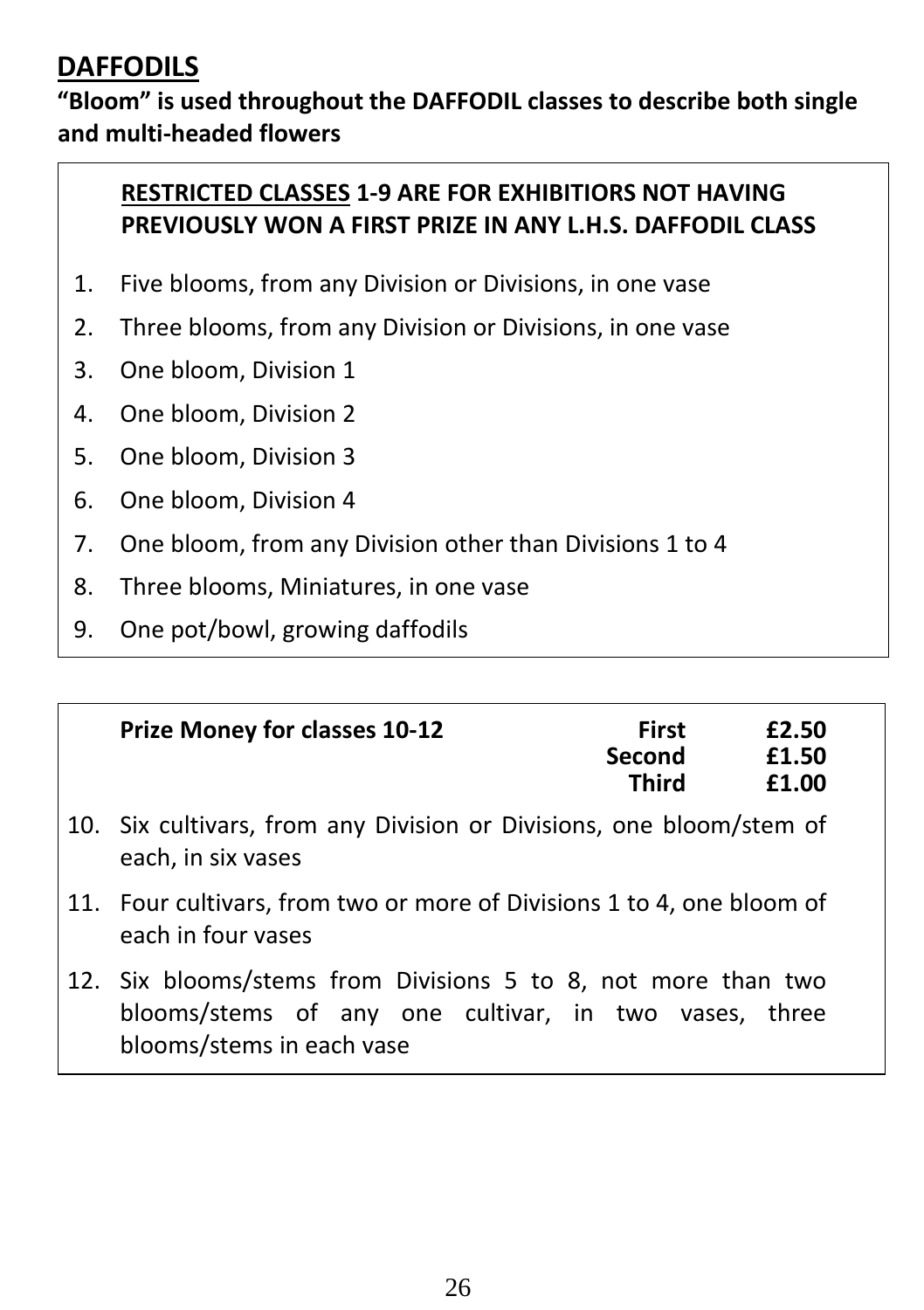- 13. Five cultivars, from any of Divisions 1-4, one bloom of each, in one vase
- 14. Three blooms, Division 1, in one vase
- 15. Three blooms, Division 2, in one vase
- 16. Three blooms, Division 3, in one vase
- 17. Three blooms, Division 4, in one vase
- 18. Three blooms, from any Division not listed in classes, 14-17, in one vase
- 19. Three blooms, Miniatures, one cultivar, in one vase
- 20. One bloom, Division 1, in a vase
- 21. One bloom, Division 2, in a vase
- 22. One bloom, Division 3, in a vase
- 23. One bloom, Division 4, in a vase
- 24. One bloom, from any Division not listed in classes 20 to 23
- 25. One bloom, Miniature
- 26. One pot/bowl of growing daffodils (excluding Miniatures)
- 27. One pot/bowl of growing Miniatures

## **FLOWERS (OTHER THAN DAFFODILS)**

**Unless otherwise stated mixed cultivars are allowed in a vase**

### **RESTRICTED CLASS 31 IS FOR EXHIBITORS NOT HAVING PREVIOUSLY WON A FIRST PRIZE IN ANY L.H.S HOUSEPLANT CLASS**

- 31. One pot of a flowering or foliage houseplant, pot not to be more than 25cm (10in) diameter
- 32. Camellia, a single bloom, in a vase or floating in a bowl (bring your own bowl)
- 33. Camellia, one stem, in a vase
- 34. Forget-me-nots, five stems, in one vase
- 35. Heathers, Three stems, in one vase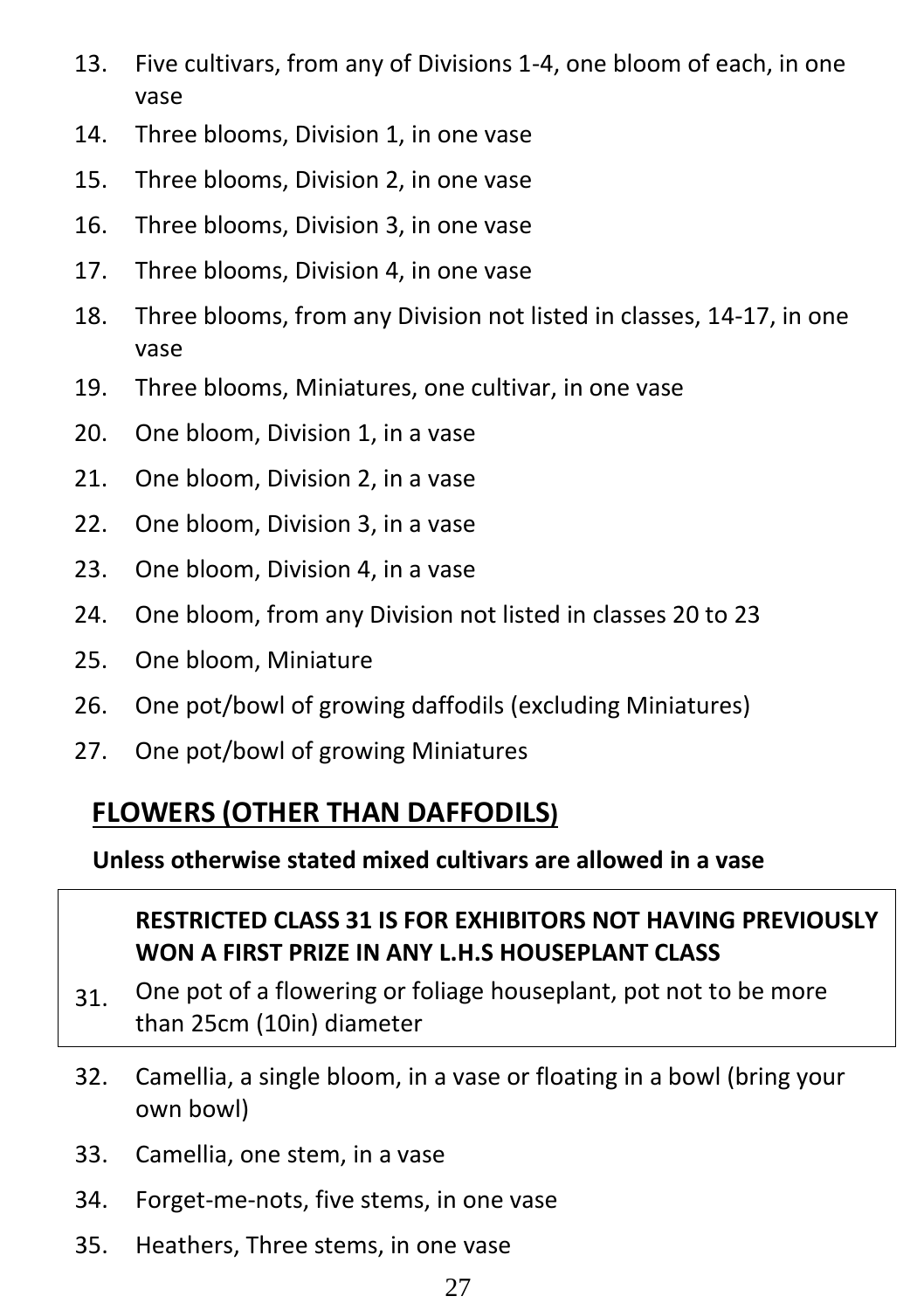- 36. Hellebore flower heads, not less than five floating in a bowl (provide your own bowl)
- 37. Hellebores, Three stems, in one vase
- 38. Pansies or Violas, six blooms, staged in containers supplied by the Society
- 39. Polyanthus, five stems, in one vase
- 40. Tulips, one pot/bowl of growing
- 41. Tulips, three blooms, in one vase
- 42. Wallflowers, five stems, in one vase
- 43. Mixed flowers, excluding daffodils, in one vase
- 44. One vase of 3 blooms stems of one cultivar, any flower not listed in the Spring Show schedule, grown outdoors, excluding shrubs
- 45. Three stems, one or more flowering shrubs, in one vase
- 46. A jam jar of flowers (excluding daffodils) picked from a garden or allotment. (The flowers are not expected to be of a perfect exhibition standard, but what you would expect to find in a home. The aim is to achieve a pleasingly simple effect, not flower arranging, and this is the basis on which they will be judged)
- 47. Cactus, one pot
- 48. Succulent other than Cactus, one pot
- 49. Hyacinths, growing, one pot/bowl
- 50. Orchid, one pot
- 51. Polyanthus, Primrose or Primula, one pot/bowl
- 52. One pot/bowl, any bulbous plant not listed in the Spring Show schedule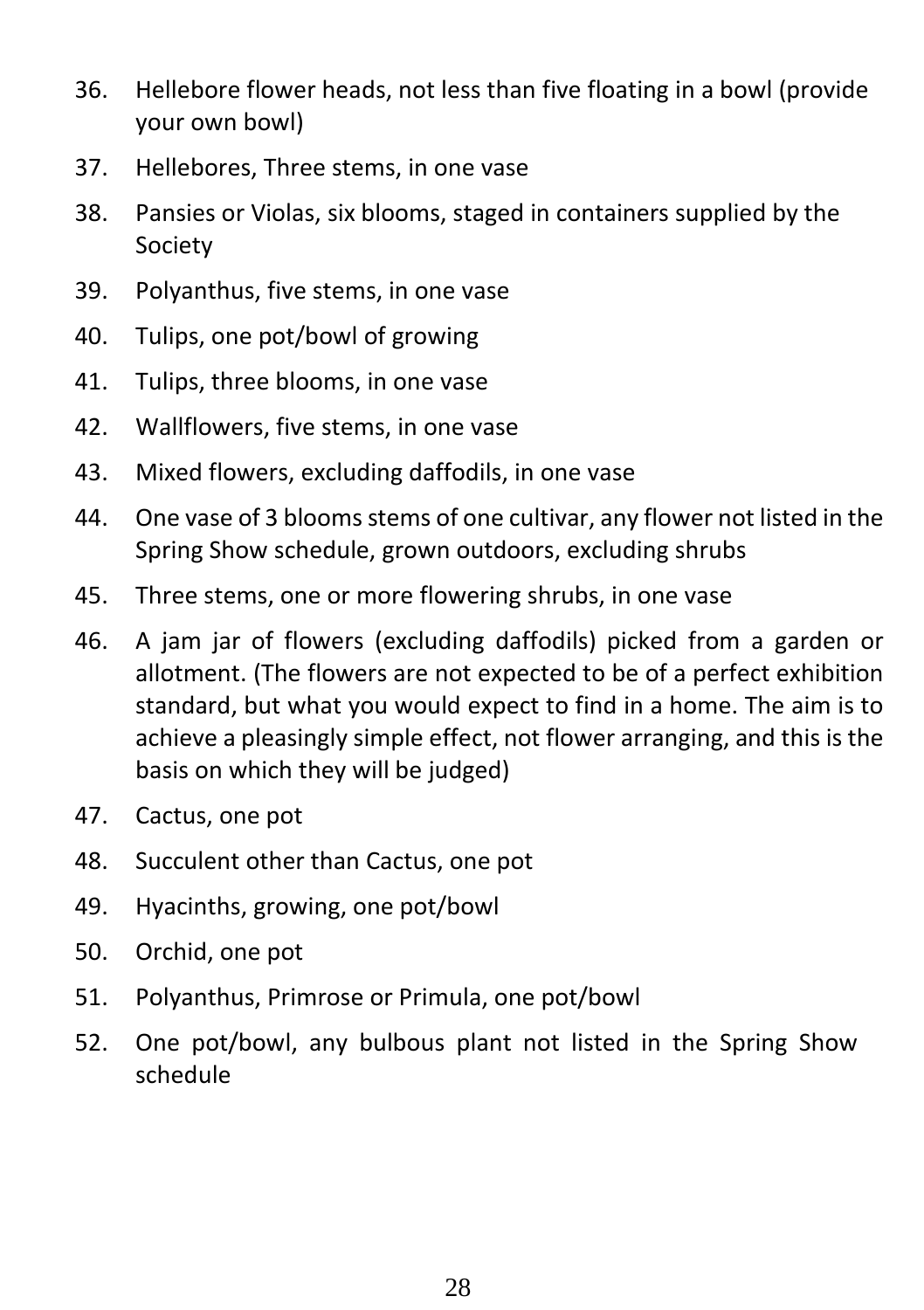- 53. 'Mother and Child' two separate pot plants of the same type of pot plant have been grown plant (where one from a cutting of the other pot plant) (you can choose any type of plant you like)
- 54. One pot, any Alpine plant, excluding daffodils
- 55. One pot, any flowering pot plant not listed in the Spring Show schedule (max size of pot 25cm/10in diameter)
- 56. Foliage pot plant, other than those within their own class in this Section (max size of pot 25cm/10in).

# **VEGETABLES**

## **Each entry in every class must consist of one cultivar**

- 60. Broccoli, Sprouting, six shoots
- 61. Cabbage, two
- 62. Cauliflower, two
- 63. Leeks, two
- 64. Parsnips, two
- 65. Radishes, five
- 66. Rhubarb, three sticks
- 67. Spinach, spinach beet or chard, eight leaves
- 68. Any other vegetable not listed in vegetable classes (see rule 19)

# **BASKET OR TRUG**

|     | <b>Prize Money for class 69</b>                                                                                                                                                      | First<br>Second<br><b>Third</b> | £2.50<br>£1.50<br>£1.00 |
|-----|--------------------------------------------------------------------------------------------------------------------------------------------------------------------------------------|---------------------------------|-------------------------|
| 69. | A basket or trug containing a selection of seasonal vegetables,<br>fruit or flowers or any combination thereof. To be judged on<br>equal merits of quality, variety and presentation |                                 |                         |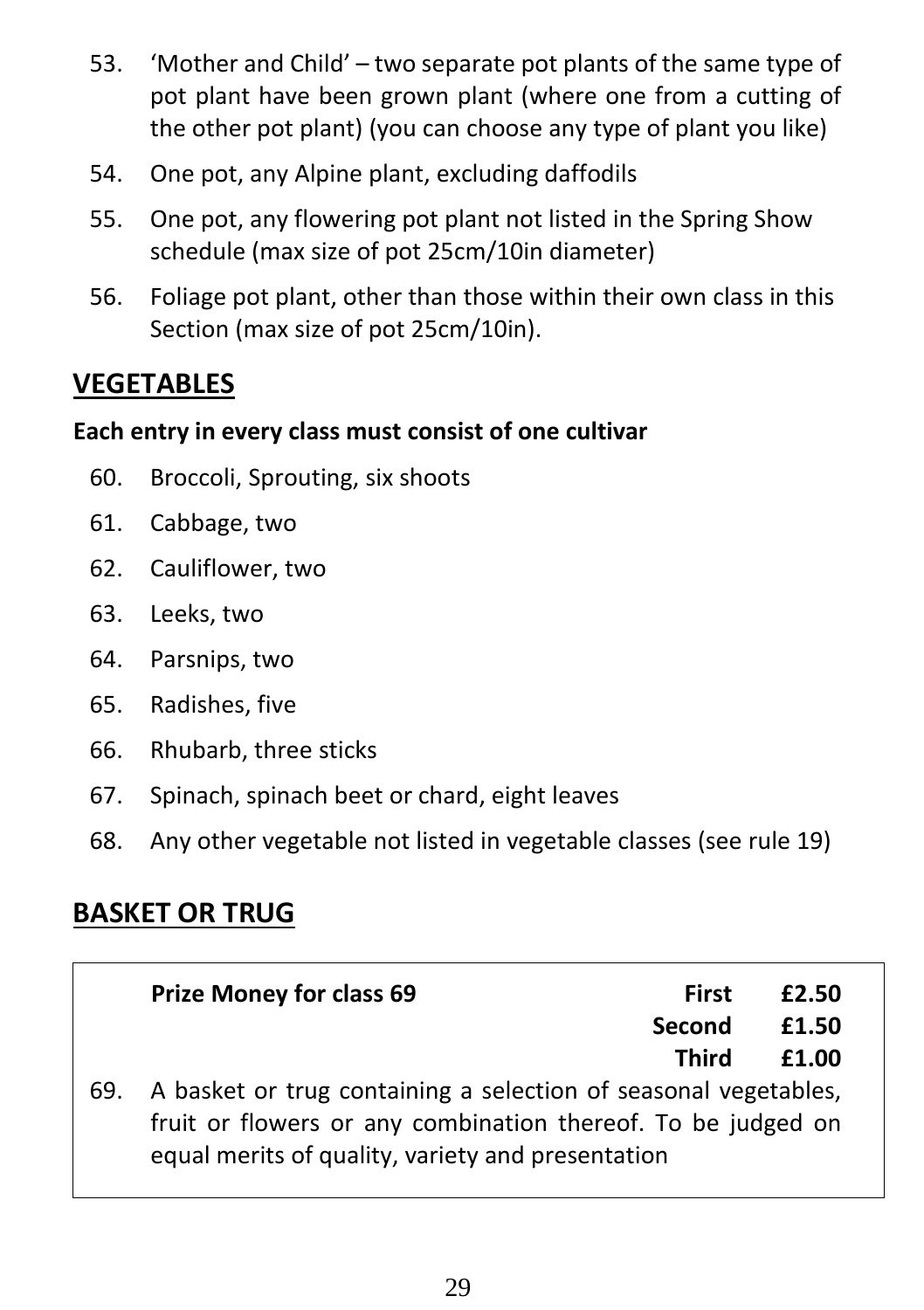| <b>Prize Money for class 70</b> | First         | £2.50 |
|---------------------------------|---------------|-------|
|                                 | <b>Second</b> | £1.50 |
|                                 | Third         | £1.00 |

70. A tray (maximum space 61cm by 61cm) including home grown flowers, vegetables and preserves. Flowers in one jam jar: Preserves – one jar of any preserve not less than 225g(8oz): Vegetables – one kind (see page of "Collections" for quantities of vegetable to stage).

## **COMPOST COMPETITION**

71. A small margarine tub or similar of your own garden compost (unsieved). Maximum dimension 15cm x 15cm (6"x 6").

# **NEW: SPRING DISPLAY COMPETITION**

 72. Take a picture of any part of your gardening space. This can be a collection of pots, a view of a border or section of a border, or allotment your allotment. Provide a list of the plants on display. Precise cultivars would be helpful, but if not available a general list will suffice. Entries will be judged on the overall effect, your aim should be to create a planting scheme which can be reproduced by others.

# **NEW: "LEFTOVERS" - NEW COOKBOOK**

We tried to launch a cookbook last year, but there were certain events that got in the way! So, this year, if you'd like your entry to be included in the cookbook, please include a recipe in addition to the classes that specifically require a recipe. If you haven't entered a chutney of a marmalade for a few years, now's the time to get your name in lights!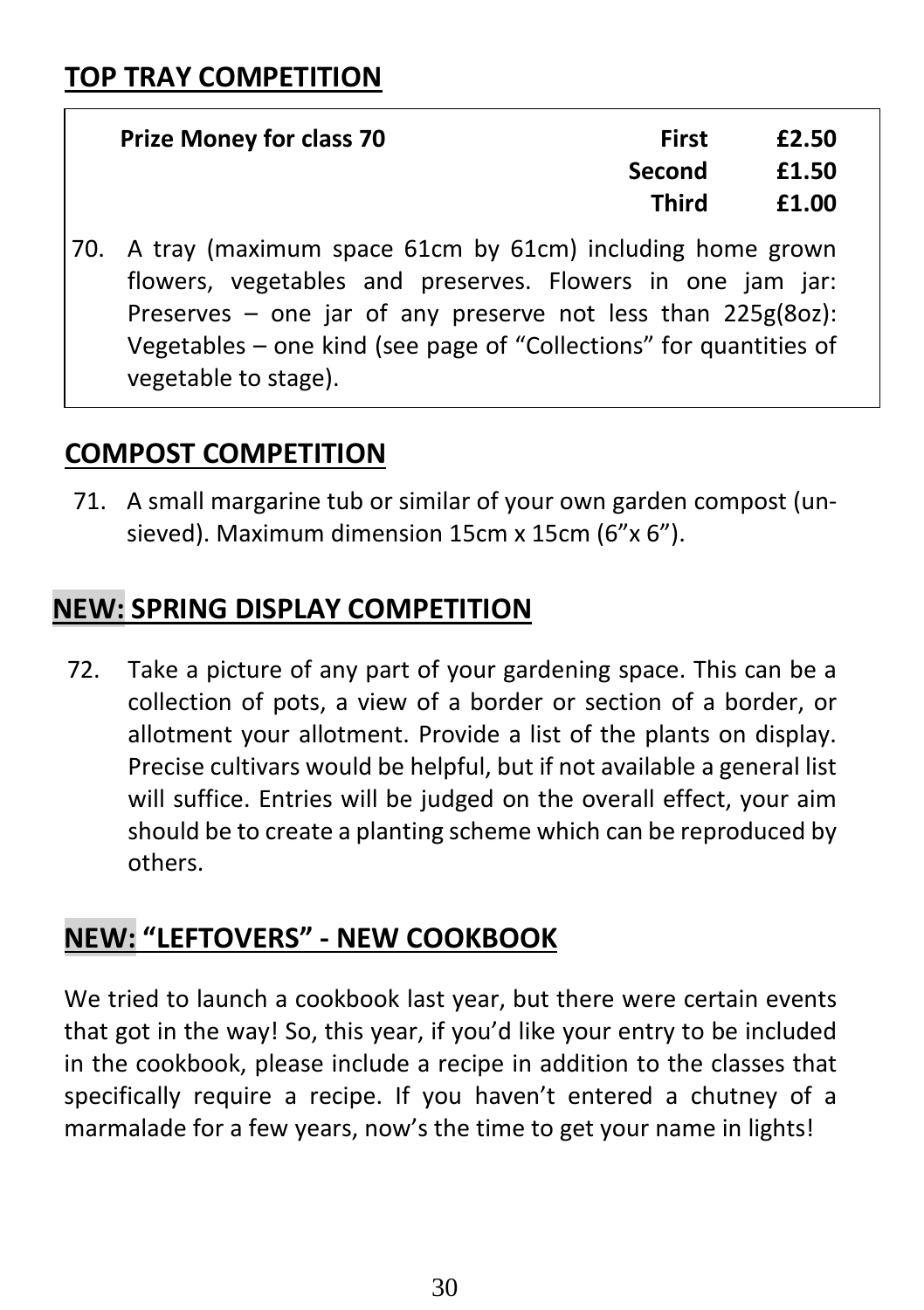# **NEW: DAVE VIVASH MEMORIAL TROPHY**

Many of our enthusiastic Daffodil exhibitors were introduced to the joys of daffodil showing by Dave Vivash who unfortunately died last year. An internationally renowned judge and exhibitor his enthusiasm and expertise were considerable as was his sharing of knowledge with those new to the joys of exhibiting. It seemed fitting to remember his contribution to the Society by naming a new trophy in his memory in a class encouraging members to take up this fascinating hobby so if you've never been successful in winning a daffodil trophy, perhaps now's your chance.

# **NEW: SEARCH FOR A LOGO**

We are looking for a new logo. We're giving everyone the chance to create multiple entries. There are multiple classes across the three shows, but you can still only enter once in each show. The winner will be voted on by the public in the Autumn show

## **FLOWER ARRANGING**

With the exception of class 77 and petite class 78 all entries must be arranged in the hall either on the Friday evening or Saturday morning of the exhibition, and in accordance with the Show Timetable.

| <b>Prize Money for classes: 75-77</b>                                                        |                    | First £2.50 |
|----------------------------------------------------------------------------------------------|--------------------|-------------|
|                                                                                              | Second £1.50       |             |
|                                                                                              | <b>Third £1.00</b> |             |
| In addition a payment of £2 per entry will be made to each<br>entrant in classes 75, 76 & 77 |                    |             |
| 75. 'Eggstravagance' An exhibit incorporating an egg maximum width<br>18in/46cm              |                    |             |
| 76. 'New Life' An exhibit using natural materials maximum width<br>24in/61cm                 |                    |             |
| 77. 'Spring' An exhibit using any materials width 24in/61cm.                                 |                    |             |

78. 'An Easter Card'. An exhibit, 10in/26cm in width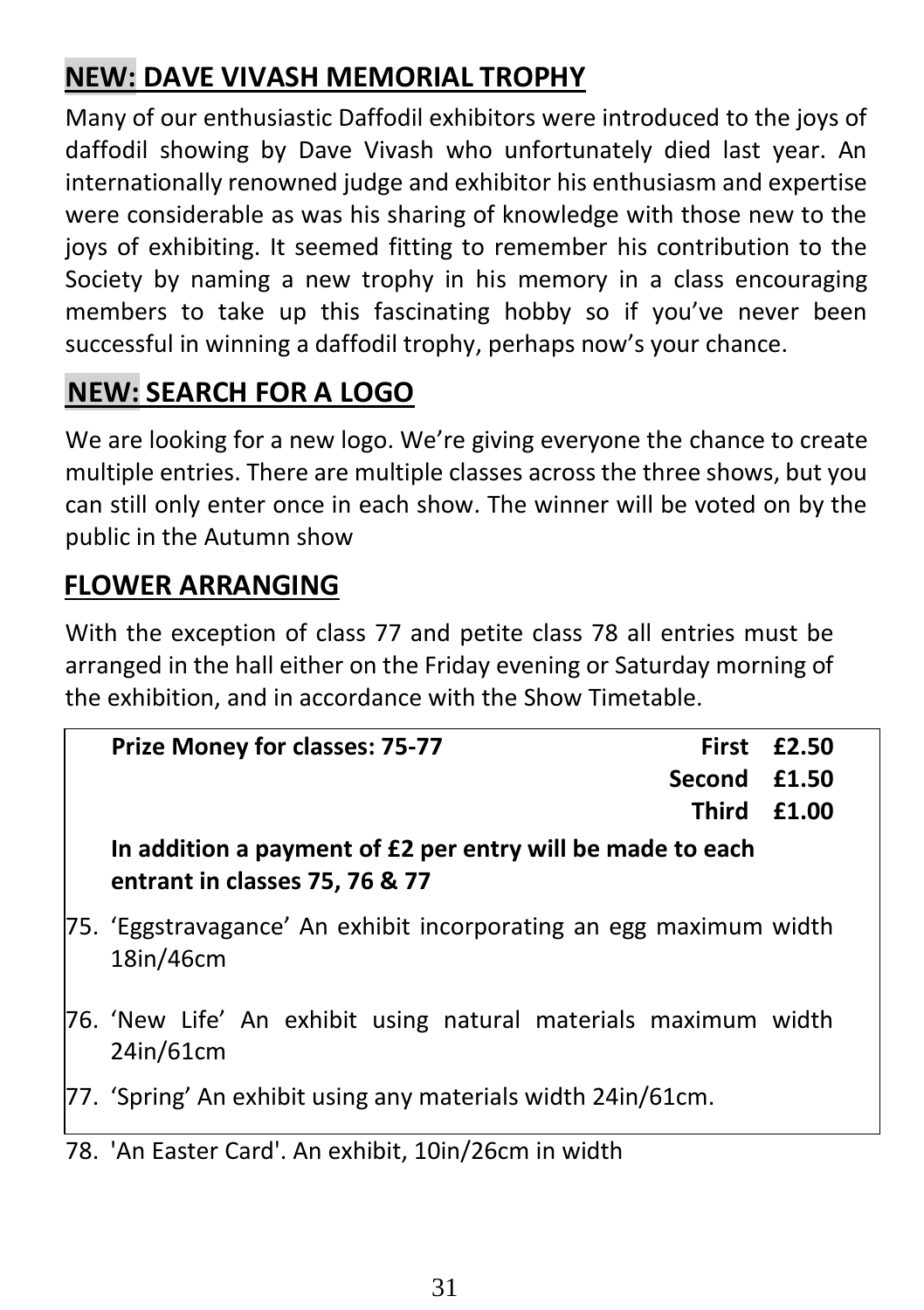## **COOKERY**

## **All open food to be covered with cling film and appropriate sized plates used**

#### **ALL COOKERY CLASSES ARE SPONSORED BY THE BENT ARMS HOTEL**

- 80. A jar of Marmalade (not less than 225g (8oz)
- 81. A jar of Chutney (not less than 225g/8oz)
- 82. 5 Iced Biscuits with an Easter Theme
- 83. 4 Hot Cross Buns
- 84. A Homity Pie with Recipe
- 85. A Chocolate and Vanilla Marble Loaf
- 86. Six Cheese and Chive scones
- 87. Six Butterfly Cakes, Your Choice of Flavourings

## **HANDICRAFT**

- 88. Design a Logo for the Society in any medium
- 89. Design and make a cover for a hot water bottle in any medium
- 90. An item of jewellery in any medium or material
- 91. Design and make a house number in any medium
- 92 An item of embroidery

## **WINE AND LIQUEUR**

- 96. One labelled bottle of any alcoholic beverage
- 97. A bottle of herb flavoured beverage either alcoholic or nonalcoholic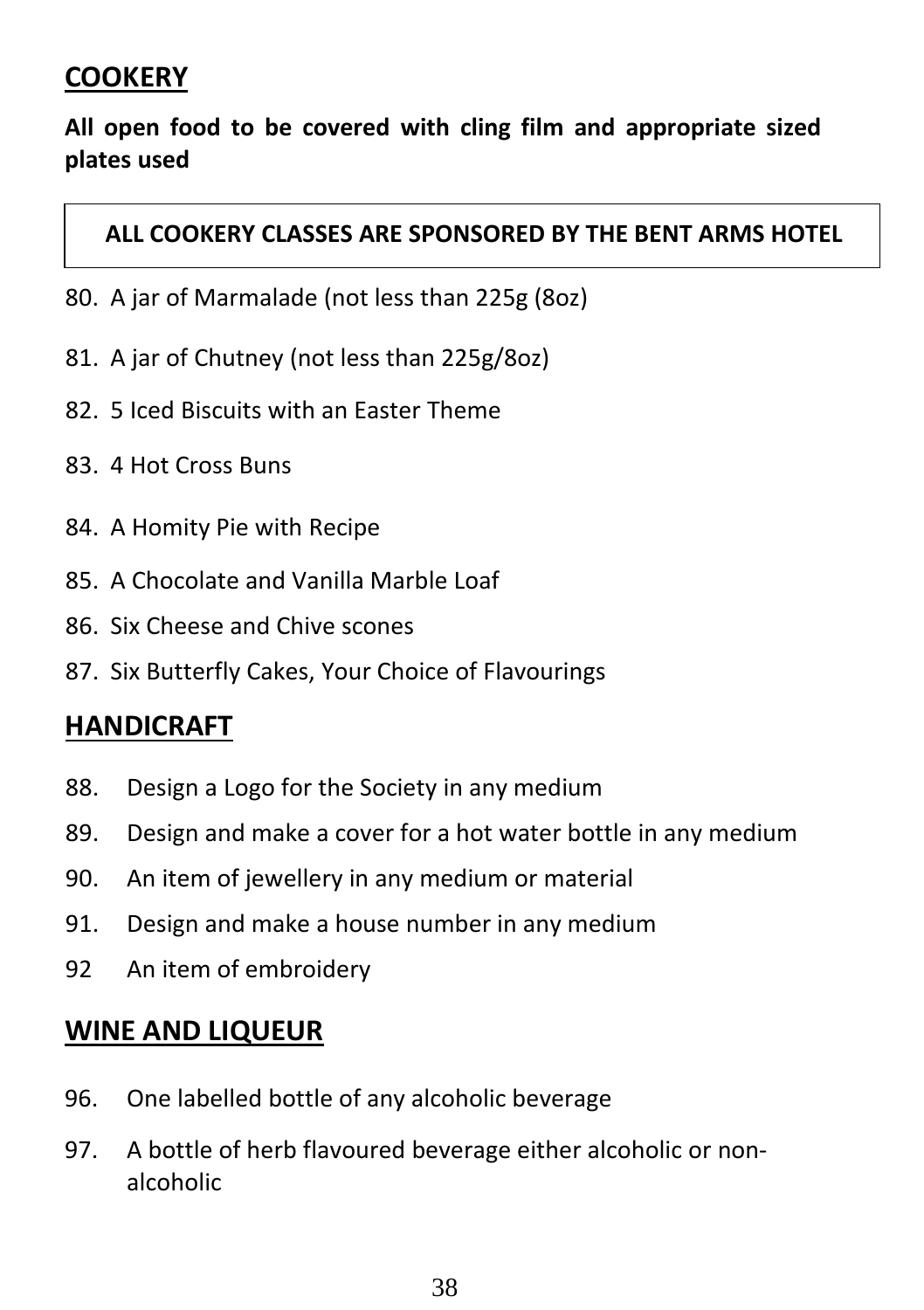# **PHOTOGRAPHIC**

**Photographs not to exceed 19x13cm(7x5in)**

#### **Any mounting not to exceed 25x21cm(10x8in)**

#### **Photographs must have no heading or writing on mounts**

## **RESTRICTED CLASS 100 IS FOR EXHIBITORS WHO HAVE NEVER WON A FIRST PRIZE IN ANY PREVIOUS L.H.S. PHOTOGRAPHIC CLASS**

100. Shadows

- 101. My Garden in Winter
- 102. Buds
- 103. Daffodils
- 104. Backlit Beauty
- 105. Textures
- 106. Hiding in This Picture

## **JUNIOR CLASSES**

## **ALL 10 YEARS AND UNDER CLASSES ARE SPONSORED BY KIERON JAMES TOYS OF LINDFIELD HIGH STREET**

#### **AGED 10 YEARS AND UNDER**

- 110. Make a garden bug from egg boxes
- 109. Design a new Logo for the Society
- 110. Grow any micro herbs or cress in a recycled container
- 111. Make something from a cereal packet